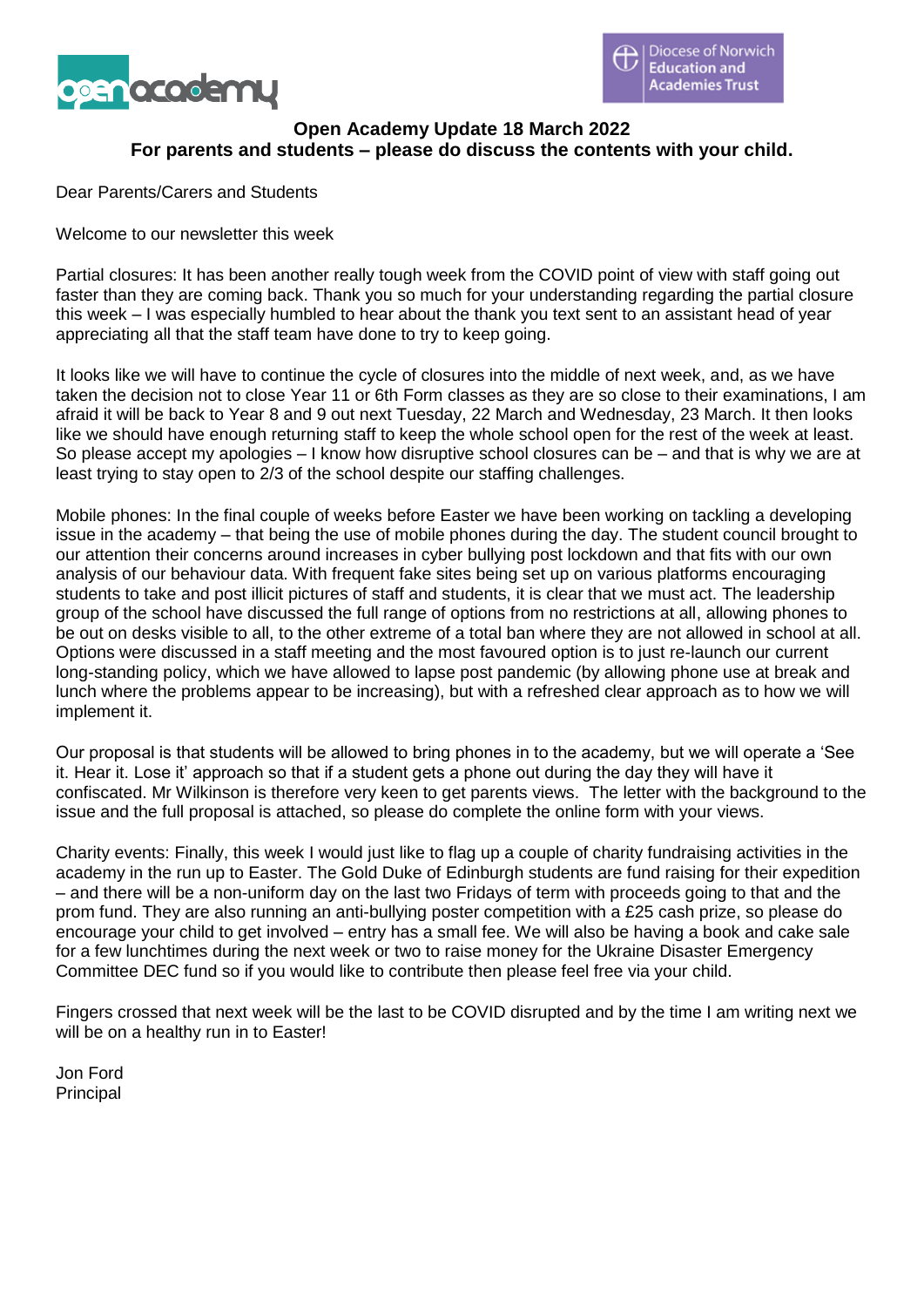

#### **Contents:**

- **1. Year 7 News**
- **2. Year 8 News**
- **3. Year 9 Parents' Evening**
- **4. Year 9 News**
- **5. Year 10 News**
- **6. Year 11 News**
- **7. Year 11 Prom**
- **8. 6th Form News**
- **9. Library**
- **10. Chaplain's Reflection**

#### **1. Year 7 News**

A huge congratulations to Oliver North, Alfie Hindley and Noam Murray who have joined the Student Leadership Team.

Our top 5 achieving students for this week are: Ada Anil, Ryan Bath, Ross Brown, Tiffany Scott and Alfie Swatman. Well done!

Please, please, please ask students to bring a bottle into school for water. Unfortunately, it seems to be the same students regularly not bringing a bottle into school. Please remind students to bring in a bottle so that they can re-fill it during the course of the day.

A reminder from the last couple of weeks about labelling uniform. Please can you make sure that uniform/PE kit is labelled with the child's name so that in the unfortunate event that something is lost, we can return it much easier.

### **Online Learning:**

As we move to online learning for a couple of days, please help students logging into the various programmes and websites.

#### **To access Microsoft Teams go to:**

Google → Office365 → log in with your school email address and password → click Teams logo

This should bring up all of your classes. Then, click on your lesson and your work will be posted in there.

#### **To log into Mathswatch:**

Username: FirstnameLastname@open-academy Password: mathswatch

If you have any issues with logging in, please email us.

Keep safe, and see you on Tuesday, 22 March when it will be week A.

Mrs Pearsall – Head of Year 7 Mrs Middleton and Mr Hawkins – Assistant Heads of Year 7

#### **2. Year 8 News**

After the very odd Sahara sand rain the other day we are warming up for spring. The sun shining and flowers starting to flower always puts a positive spring in our step. We thought we'd start by celebrating some of the year group achievements.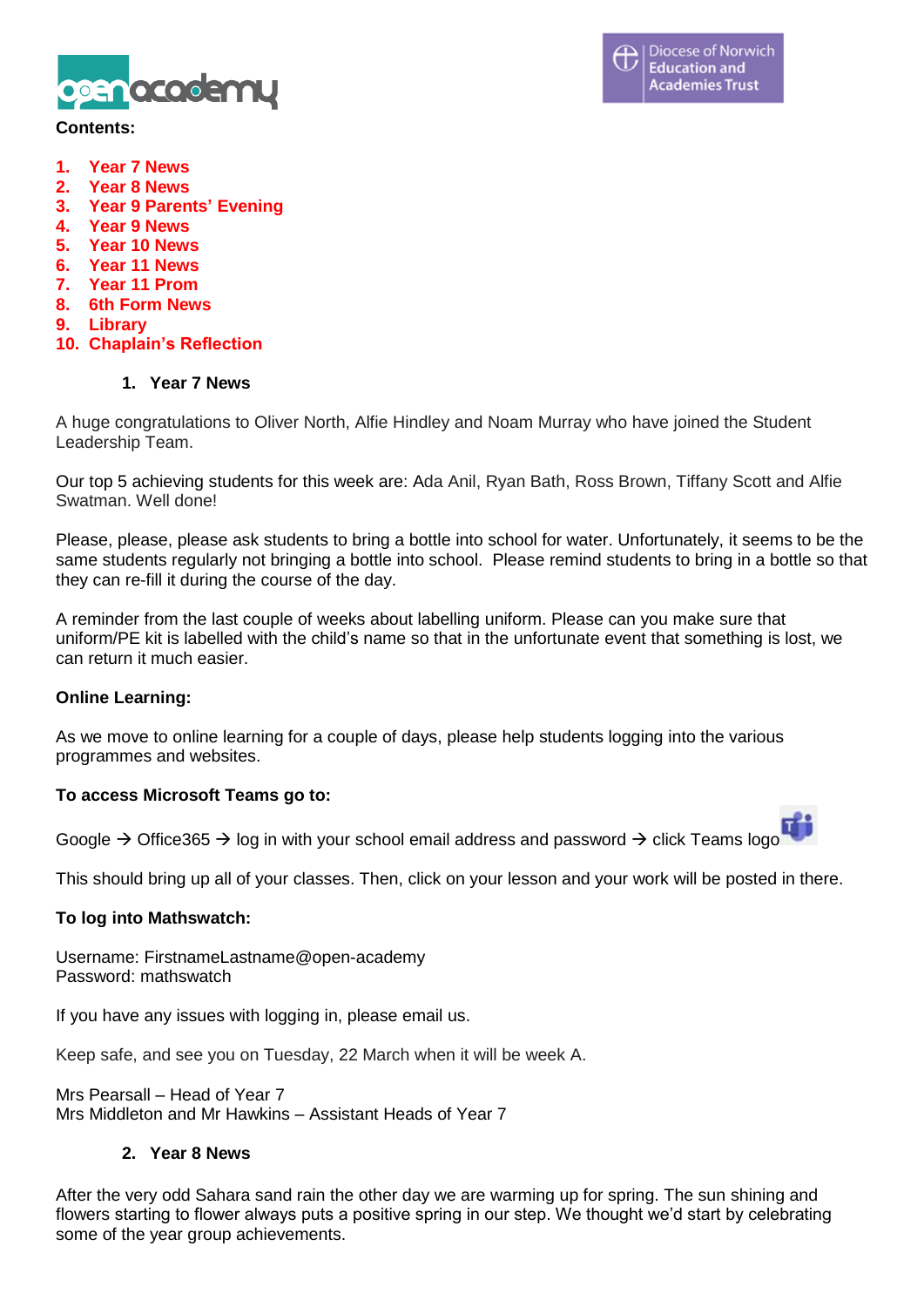

Students have received over 31,000 achievement points so far this academic year, which is amazing. The top ten students are Tyler Paul, Luke Edge, Isioma Onuchukwu. Milli Hagger, Kian Wright, Latifa Cassama, Lucy-Rose Brown, Georgia Brown, Areen Mohammed-Ali.

Tutor group totals so far for the year:

Mr Bradshaw C8 – 7806 Mr Walters D8 – 7487 Mr Munday/Mr Coyne I8 – 7956 Mrs Napthen – 6845 SRB 8 (4 students) 1104

It is fantastic to be able to include lots of praise for classes and individual students from a range of staff here are a few from this month so far:

- Mrs Thurtell Oskar Coleman for being a good role model
- Mr Lambert Callum White and Harvey Nyemba in PE and they did the 12 minute copper run. They were the only 2 that were able to run consistently for the whole time, Callum completing 14.5 laps (2.9 kilometres) and Harvey 15 laps (3 kilometres). Excellent effort from them both
- Mrs Ormosi Well done to Katy Sutherland, Madison Gray, Lily–Anna Nash, Ty Cook and Hallie Chandler for auditioning and getting a part in the school play Anansi
- Miss Moy A very big well done to Riley Benfield and Mohammed Suliman for fantastic poster work in Science recently.

Our school choir took part in a choir competition on Tuesday we had a number of Year 8 involved and we are very proud of you. Well done to all Miss Lines and all those involved, feedback has been awesome and inspiring.

On Monday the focus of the assembly will be friendships. Miss Whitwood and Mrs Lamb will run an assembly for the girls while the form tutors will have input for the boys. We have chosen to do it this way as we are discovering they are having different issues, so we will be able to focus on each group's concerns.

As the weather is getting warmer a reminder that hoodies are not part of the school uniform. They should not be worn in school, leggings and trainers are also not allowed. As a year group we have a high standard of correct uniform. Any student who repeatedly wears the incorrect uniform will receive a detention, and further sanctions if they continue to not follow the uniform policy unless we have been informed by parents of a justifiable reason.

Mr Crawford and Ms Whitwood – Heads of Year 8 Mrs Lamb – Assistant Head of Year 8

# **3. Year 9 Parents' Evening**

Please see attached letter explaining why the Year 9 parents' evening has been postponed. If the software is not back up and running we will run the appointment diaries on paper - the old fashioned way. This of course had a knock on effect on options. However, the impact will be less planning time for the academy. No student will be impacted.

Mr Ward Vice Principal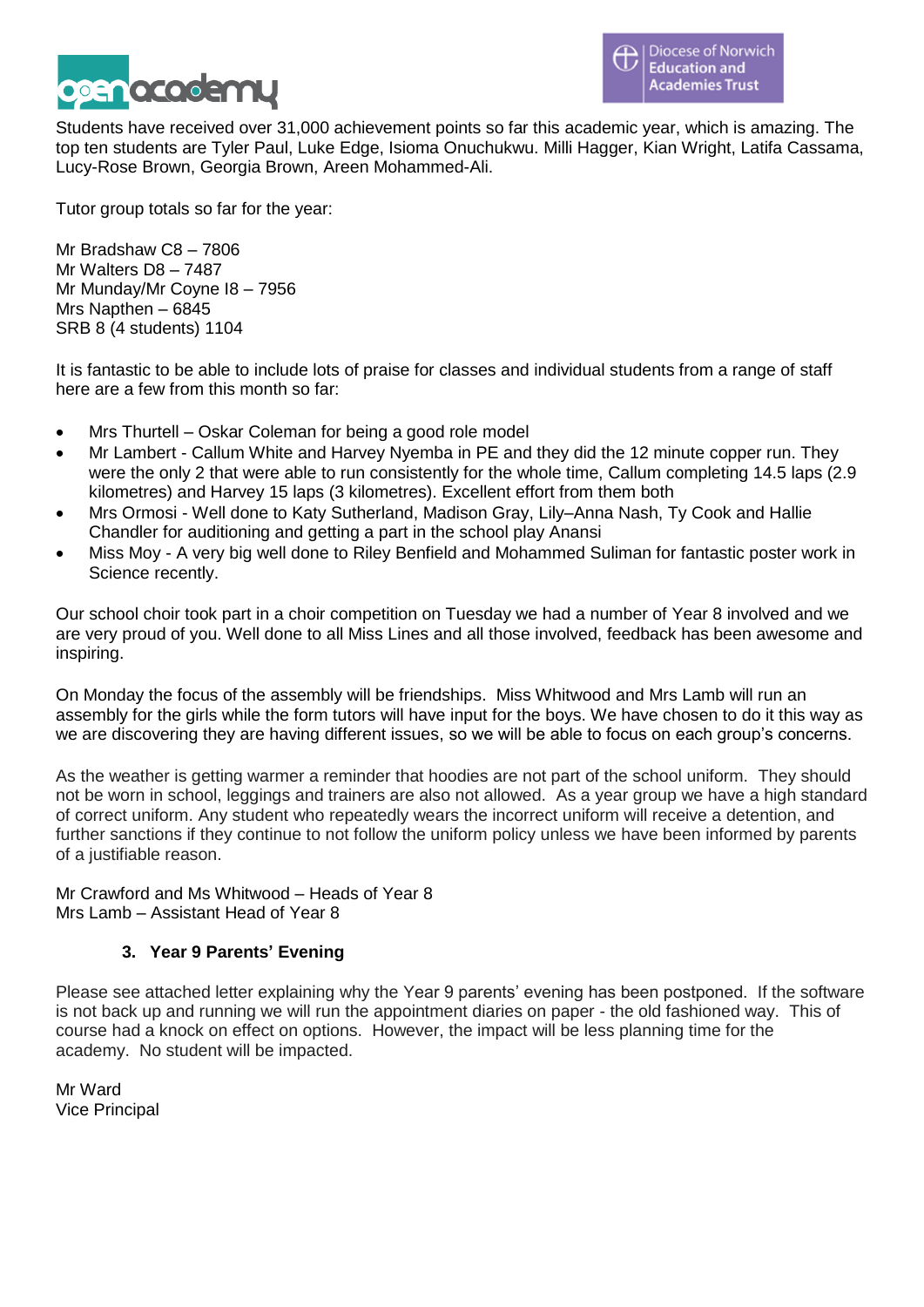

# **4. Year 9 News**

Well it has taken a strange turn once again with the rise of COVID cases over the last week. This has led to Year 9s not being in on Wednesday and Thursday this week. However, they are now back in and there is definitely a greater sense of calm around the building. Hopefully the coming couple of weeks will be settled and successful before the Easter holidays.

Achievement points, although the count is only for 2 days the year group have made a great effort and the dedication is still strong. The current tally for this week (only 2 days worth) is:

 $AFD - 16$  $LGA - 25$ RPH – 13 NST – 26

Uniform is great for the vast majority of students in Year 9. Please can you ensure that students are leaving home in the correct uniform. Our uniform policy states: Plain black polished shoes only. No training or other similar sports shoes (regardless of colour), no boots, no 'designer' shoes. Plain black trousers and plain black knee length skirt.

We have struggled to get texts sent home in the last few days when a student has received a detention. For these cases we have made the exception and not increased the detention the following day as we understand the lack of communication makes a consistent message difficult. Moving forwards if your son/daughter is sent to timeout during the day they will have a 30 minute detention after school and a text should be sent home. If they receive 2 timeouts during a day then they will have to stay for 1 hour. If this is missed without a reason given from home the detention will be increased and if consistently missed will mean that the student will end up in isolation for a day.

I know that for the vast majority of Year 9 this will never be an issue as we have a fantastic group of students. If you wish to know more about a detention then please get in contact with Mr Pickup or Mrs Smith.

Finally, students will have Hub sessions on their timetable. These are considered to be a lesson and as such need to be attended. If students truant from a Hub session they will receive a detention, unless a reason is given from home.

It is at this time when some fantastic learning can take place, as there are never many in the group and students have the opportunity to catch up with missed learning or get future homework completed. If they arrive and there is no work for them to complete they will be allowed to leave, but they must get registered first.

It has been a strange week to be at Open, but it is lovely to have the year group back. It is now just 2 more weeks until the Easter holiday. I hope you are all well and enjoying the improved weather. I hope you have a fantastic weekend and look forward to seeing the year again on Monday.

Mr Pickup – Head of Year 9 Mrs Smith – Assistant Head of Year 9

### **5. Year 10 News**

It has been a quiet week with year groups out of school, but as always our resilient Year 10 students have just got on with it. Just a reminder that Year 10s are not in school on Monday, but we look forward to seeing them back on Tuesday. There is work set on Microsoft Teams for them, please ensure that they use Microsoft Office from the Open Academy website. If there are any problems please let us know.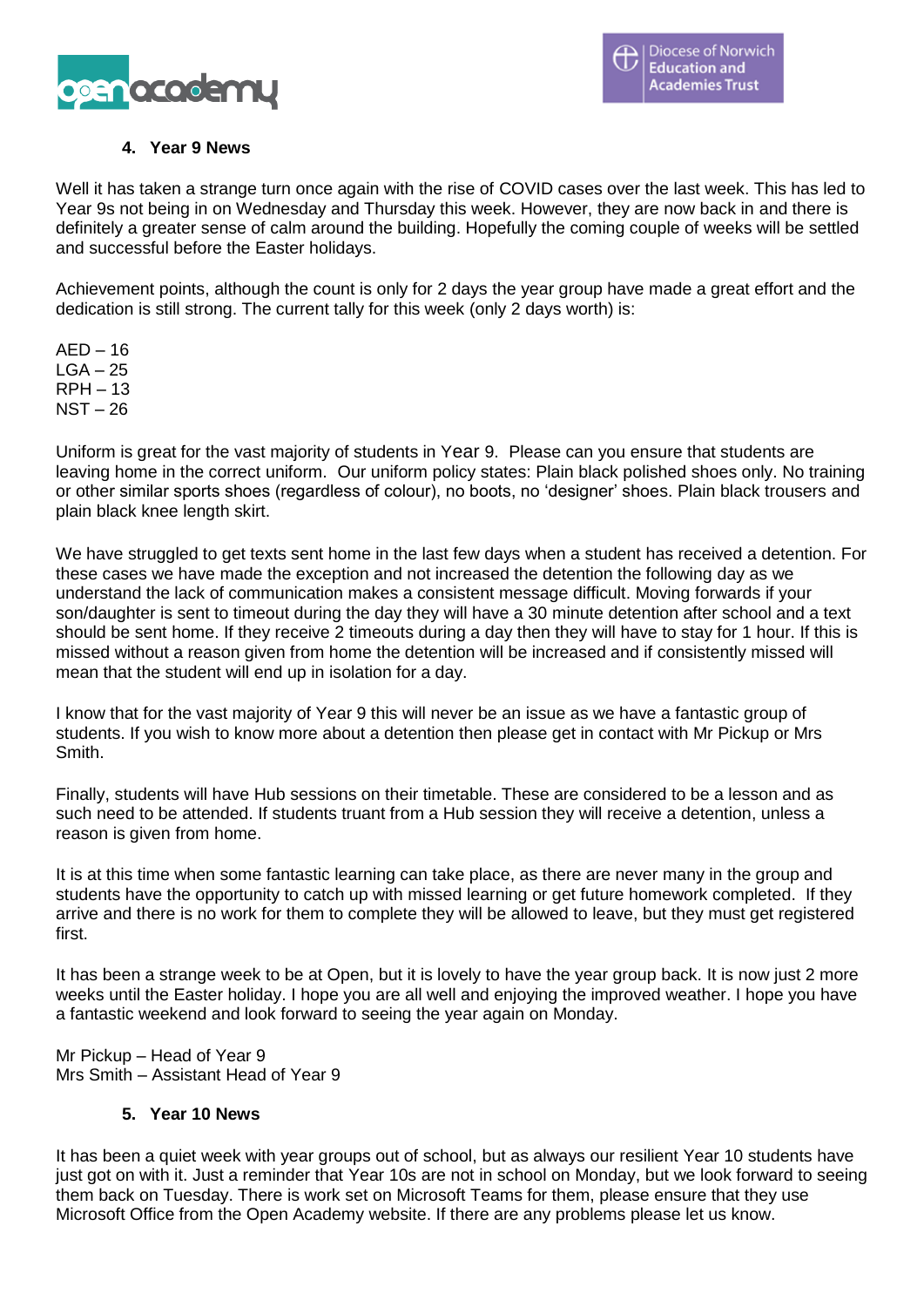

Unfortunately, our football fixture on Tuesday was cancelled, but will be re-arranged as soon as possible.

Our top achieving students this week are: Josh Mace, Bryn Norris, Gerrard Sandell, Tommy Taylor, Hannah Jordan, Isaac Newrick, Mason Perriton, Joe Sanderson, Ahmed Tsinev and Teyla Young. Well done to you all.

The usual reminders about attending Hubs and returning work experience forms please. The uniform standards have been excellent this week. Thank you as always for your help with this and please contact us if you have any queries about anything.

Mr Lambert – Head of Year 10 Mrs Roe – Assistant Head of Year 10

#### **6. Year 11 News**

Another great week for Year 11. It was good to see many engaging with our sixth form event this week: I do hope many make the decision to continue their learning with us in September.

With Easter just around the corner and students thinking about more independent revision, a revision pack went home this week with every Year 11 student to help them with their at home studies filled with revision materials and a book with revision tips and techniques.

After Easter our period 6 classes will become optional where students can 'drop in' to sessions to get help on areas where they feel they need it most, giving them greater control over their own learning and ensuring they can manage their workload effectively. These sessions will be very valuable and I would encourage as many students as possible to make use of them.

Our top 5 LEARNT point students this week are: Emily Perrett Amber Cleverley Ethan Brown Jess Druce Jess Wicks

Well done!

Mrs Clayton – Head of Year 11 Mrs Roberts – Assistant Head of Year 11

### **7. Year 11 Prom**

To raise funds for the Year 11 prom (taking place on Friday, 8 July) we have organised some events. Firstly, we are holding a non-school uniform day on Friday, 25 March, we are asking students to pay £1 as a contribution towards the prom fund. Additionally, we are holding an Easter egg raffle that will take place on the last week of term (week commencing 28 March). We will be charging 25p per ticket, and £1 for a strip.

On another note, the website to order school leavers jumpers is now ready for orders to be placed. The details are below. Students will have the opportunity to customise the colour and will have the chance to add a nickname for a small additional fee. The opportunity to place orders will close on 10 May 2022.

Please click on this link to go to your login page:

<https://www.schoolleaverscompany.co.uk/leavers-hoodies-login>

Or alternatively go to our website and click on "Login" at the top of our home page.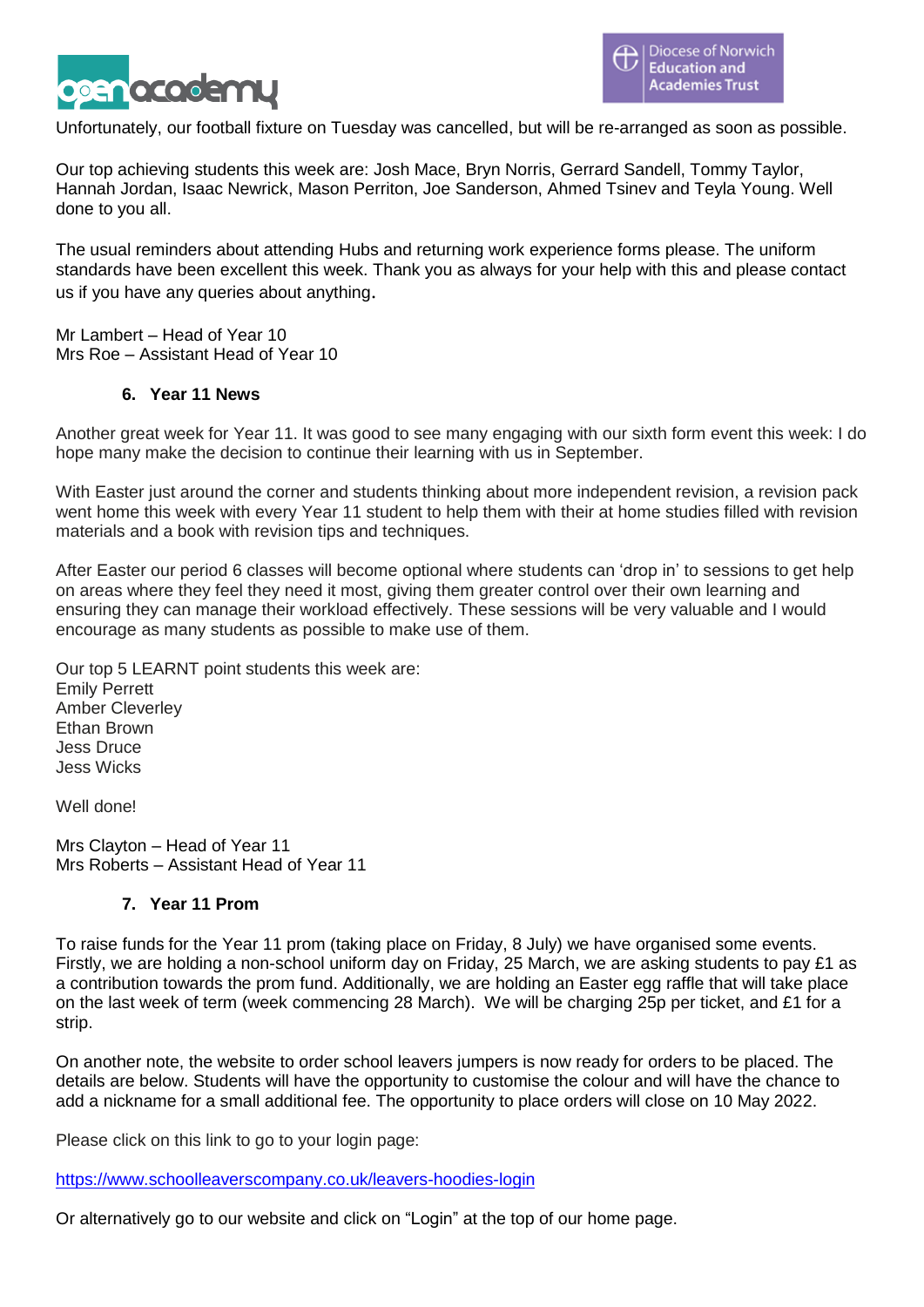

Diocese of Norwich ᠊ **Education and Academies Trust** 

Your login details are as follows:

USERNAME: SL57896 PASSWORD: 57896open

Thank you.

Year 11 Prom Committee

# **8. 6 th Form News**

### **NCS workshops**

As part of the NCS contract, they are now offering PHSE style sessions in school for all Year 12 students. These will cover a range of really useful topics. As before, these are compulsory and a register will be taken so every single student must attend. They will run on the following dates, but I will remind students nearer the time about each session and what the topic will be covered:

Wednesday, 30 March – am (9am – 12pm) Thursday, 21 April – pm (12pm – 3pm) Monday, 23 May – pm (12pm – 3pm) Tuesday, 7 June – am (9am – 12pm) Monday, 20 June – am (9am – 12pm)

# **UEA EVENTS**

Science webinar with TV presenter Ben Garrod: Chasing chimps, digging dinosaurs and asking **Attenborough** 

Why do so many people feel scared of science? When is it okay to let small children handle eyeballs when eating muffins? How can we channel our 'Inner Attenborough'? Ben Garrod is Professor of Evolutionary Biology and Science Engagement at UEA. After completing a PhD he got ready for a career of research, but instead followed a passion to share science with as many people as possible. Now, as a successful author and award-winning BBC presenter, Ben believes that science belongs to us all. In this talk, Ben shares his adventures about excavating mammoths, being chatted up by a robot, and why there's a whole career in sharing science with others.

Wednesday 23 March, 15.35-16.35 - [details and register](https://www.norfolk.gov.uk/sitecore%20modules/Web/EXM/RedirectUrlPage.aspx?ec_eq=dHH1S5Ka0AM3fx9i6pHXupu61i4wynq3FceHf3devoKZj5crCaZ7X5oCnStdORa4WhdPi5rELbT%2fNJgTxJw%2feo31Ouc7OLjftw6Pq5hbCeEObo2Ol%2bPfot0FxLk8amkcZypFY6SUPqpuSiWahGDPHTdWosvneE9kqTKdhaBXvBLaZ1BYUu0pZyBFkXoEJNTvQP3CD7T7BDvv3MmwkyY1svByoAkbpxIf9u1oj%2bpy9c17J4hxszgdAYsGd2WR9UQdQPgEvo7CCz1MZ5ECjOU6%2fmDDJBtukG8itBfrNAXU%2fqCBqkfnmvxkhvF05pI7pyZpJqskw%2fioUCPlJHP%2fxUE%2fbTj4bgS5Xk50jjYvLnBnKC1r26OHxTPnpTSB6i9TtC6pmGm7Yk7mCD2DC65IQiIA6AcAvLRbqbkMYpND6fPrs3%2fWI8wigNIK5wzpJmWShbqOMdFJdofXXt7yGhC0n14a3%2fGRgjKRcGnoLs%2f2nQ2iZ%2fGLy2GGK%2fRPq98rLZBmUfy41YVque4d25%2bZesJC6P0GCgZ4atvYIetxIGlF%2bmhSB829WszfX3udIF%2b%2fDy4xGvDEdpd8nQlIns4pebKRB%2bBjHiZ7M27T1TCmVnq1r2FjnVWkC11Ve%2fvEcag6zOijPu3TTNdlxIX8tmUFTWB5mf4Eas%2b25yv8xf4qiT%2b8qbhZTdjjnh%2fdm%2b2iMiHFaIVjFaWB8mT5ShQ98skzItd2jQbIHwDR72dNg8XDhgmhFsAFJm5Jb9KIy4n6jZkSVmalLmAsHEo%2b5NtfEYlBlAb45yr4XIIweaT0sDkAWgjfMCQfN8NKdNkafzSdEPsTlCO2A36wC5yYVggkZoerNWtsoMCRwda2naqD6R3cD9%2f8EodtbYw6AYX1rICiNeknI4Ne18ywUV%2fxk02lMGrZp7%2bwOdruiAR1NzB5fFPX2uSmH%2ffhyeF8Be8Mh3DZ88fuM8HU%2bbn1%2ftpubKbRGE%2fWrVNAyLpbbEnZzbSucnJSpp3Qd%2fwrX3boDl8ryD2FhUVeicEI6u6pAALsg7FOB3Loa36o7RE1s1TlHLIlLiu4PsddxMY9rfu08of4mofe5Kdwu2gaUn1sZflFzZh8h7KnyfZtAp11xr5YLtknRlreTKeHrMv7sEE%3d)

# **From our partners at NUA**

There's a huge range of really exciting events and activities both live and on-line happening at the university over the next few months including:

**Exhibitions** On-line Study at NUA events in March and April Saturday Art Clubs Interchange 2022

Check out the possibilities below:

<https://www.nua.ac.uk/events/>

Key websites to look at for key information on apprenticeships:

[https://www.apprenticeships.gov.uk/](https://www.norfolk.gov.uk/sitecore%20modules/Web/EXM/RedirectUrlPage.aspx?ec_eq=51xcSSxCmkE2XZYFt1wvsMtA0i0vs3gnjs9UaLoT73U8LMdviRUHLiJfekRVCAB37rooZYka%2fxgl49%2bLkWg9dmvOf6fXiz9cgPOw2W5PcLV7Yrcn9qw5DLfsxwnwvw4JDb9osu5%2bsyQ8R91pOnOdZFEMbp3%2b1zoMVbstrLekZ4vsrG2mzqZO4BNEK5A5JjTAI7nc6NQPN6OULqSgc6AaRpqhwO4PXp%2f9jq16M%2f9BOiJLwyUpmuYiTOUVA7nXMa%2fm2a0h6YiaZ%2ffTT2XVs5QB8RbX%2bOm6NlVBlcMGhu3M34geHi1B7aBrDBgw%2bwHR9l0VBaIB7l91%2bBaeo2G3rYJHPA%3d%3d)

<https://www.gov.uk/apply-apprenticeship>

<https://www.gov.uk/government/publications/higher-and-degree-apprenticeships> <https://www.norfolk.gov.uk/education-and-learning/adult-learning/apprenticeships> <https://www.ucas.com/understanding-apprenticeships>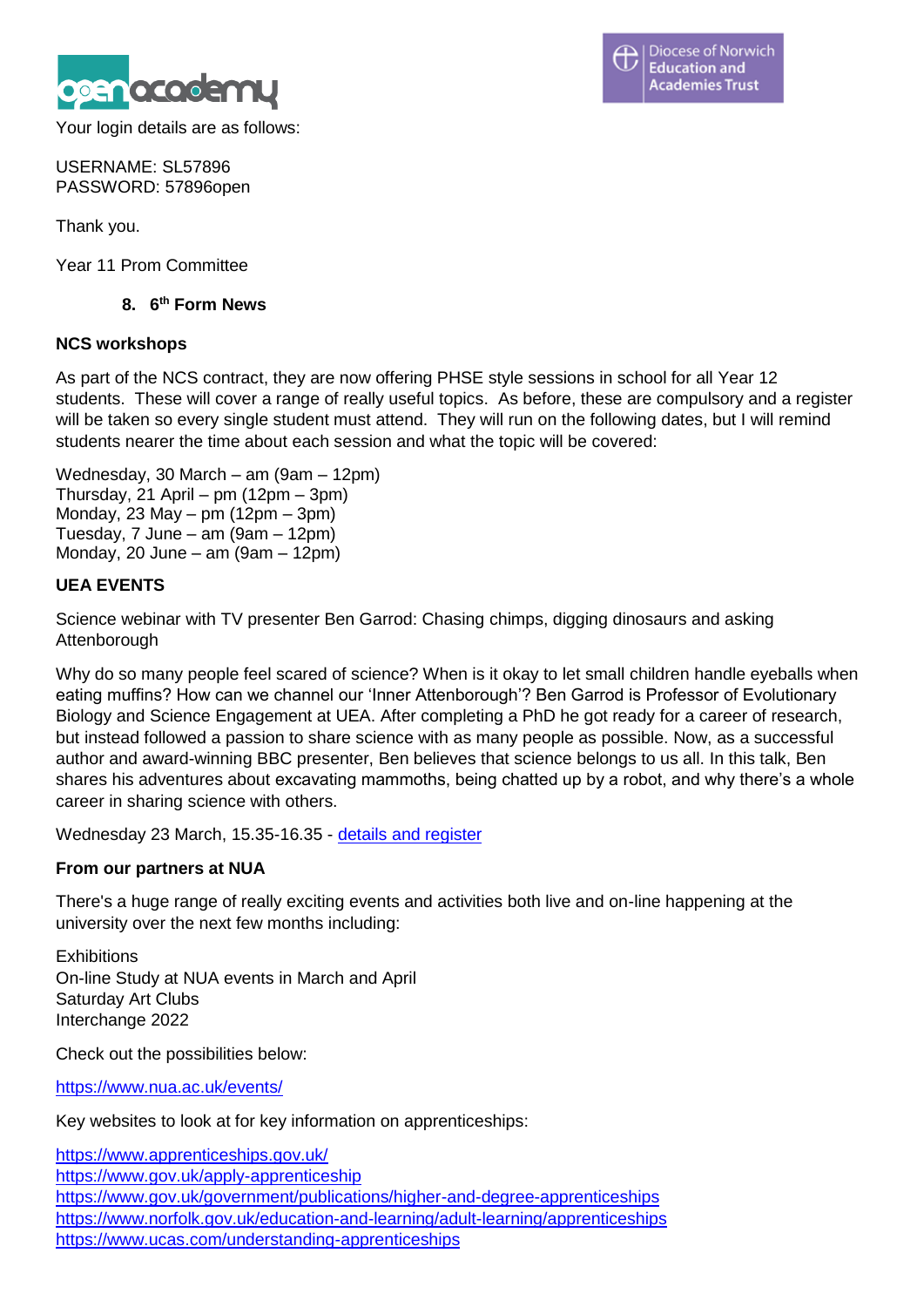**Diocese of Norwich** Ħ **Education and Academies Trust** 



Mrs Molloy Head of  $6<sup>th</sup>$  Form

### **9. Library News**

This week is British Science Week and in keeping with this theme our books and author of the month for March are all fiction titles with a STEM focus. Both books for KS3 and KS4 have a space theme and combine excellent stories with scientific facts and concepts.



Alex Scarrow, our author of the month, has a variety of Sci-Fi books with something for all ages. *TimeRiders* (Year 7+) is a time-travel adventure, great for fans of Alex Rider. The *Plague* trilogy (Year 9+) is a survival horror series based on a world-wide pandemic.

Finally, *Last Light*, is a survival doomsday story, recommended for our sixth form readers. If you are looking for an action-packed adventure, you can't go wrong with a book from Alex Scarrow!



Miss Ling Librarian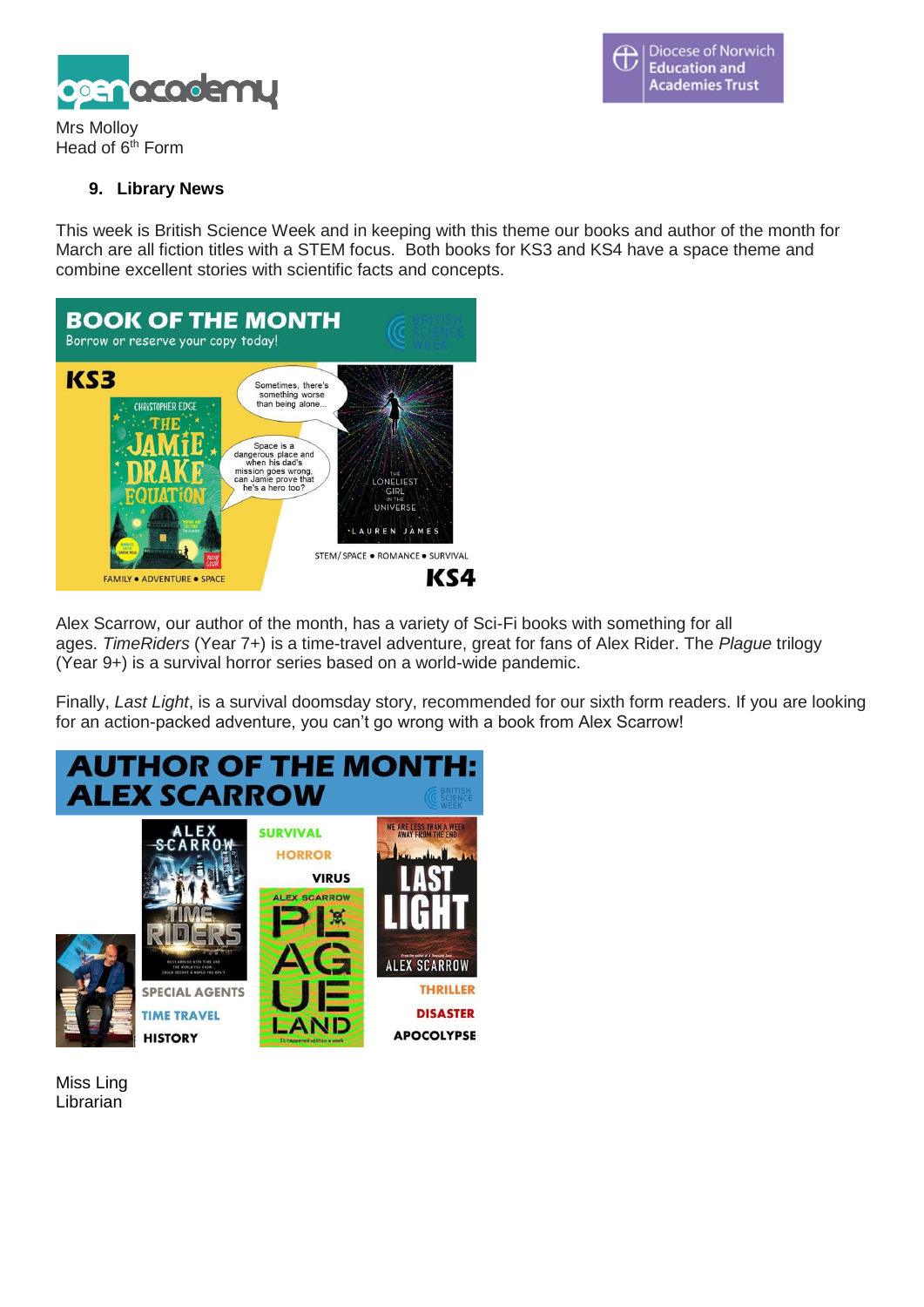

### **10. Attendance**



Please see the abovementioned attendance data for the two weeks for period 21 February 2022 to 4 March 2022. Well done to the winning tutor group/s from each year group and SRB, who will be awarded the attendance trophy.

Just to remind you that if you have any changes to contact numbers, address etc, please let us know as soon as possible, in order that these details can be updated on our system.

Please continue to use our student absence email address to notify us of any absences, appointments etc. [student.absence@open-academy.org.uk](mailto:student.absence@open-academy.org.uk)

Mrs Ganson Attendance Officer